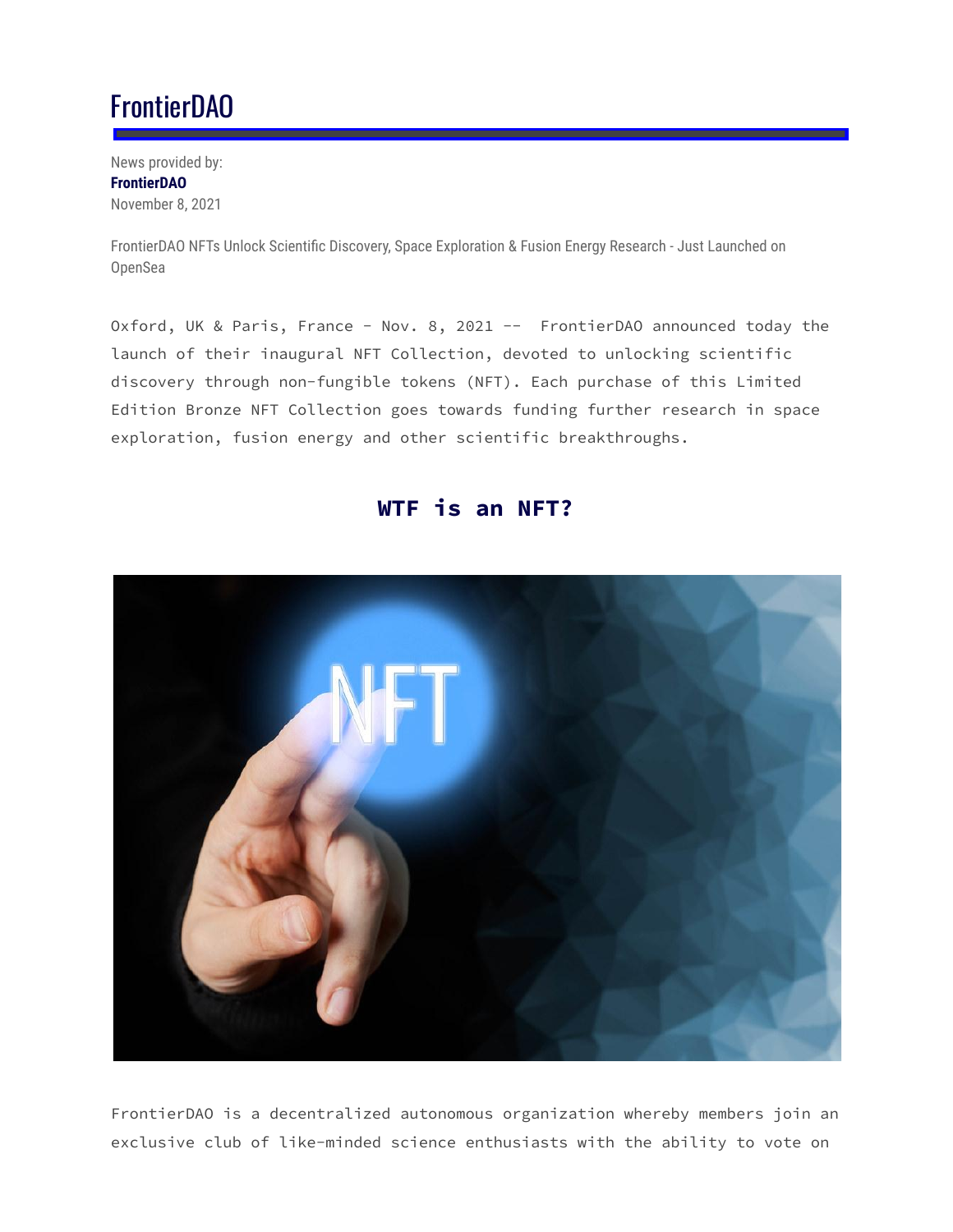the distribution of funds to worthwhile scientific efforts. It was founded in October 2021 by a team of two, a scientist and a creativity-meets-blockchain entrepreneur. The DAO's mission is to unlock greater funding resources through the sale of NFTs. Funding will be used for research in fusion energy, space exploration, and a variety of scientific fields, including, but not limited to, foodTech, STEAM, climate change, and other fields.

"We consider as mintable NFTs, not just images, videos, audio and .gifs, but also scientific breakthroughs such as computational equations, theoretical formulas, designs, and even essays," states co-founder Paige Donner. "My co-Founder, a widely recognized UK-based scientist who for now goes by the pseudonym Bounder Yo, likes to point to examples such as Einstein's E=MC2, Satoshi's white paper, and Nikolas Tesla's Induction Motor as examples of true breakthroughs in science. Breakthroughs such as these were pivotal moments in humanity that pushed us forward. For these types of breakthrough science NFTs, we have our Evergreen Collection. Furthermore, with FrontierDAO, we not only can mint truly momentous events in science but can also help fund efforts leading to even more breakthroughs," explained Donner.



Not just a pioneer in the field of science based NFTs, FrontierDAO has innovatively structured their funds allocation protocols, proving themselves to be a blockchain industry leader. The exact allocations are laid out in the